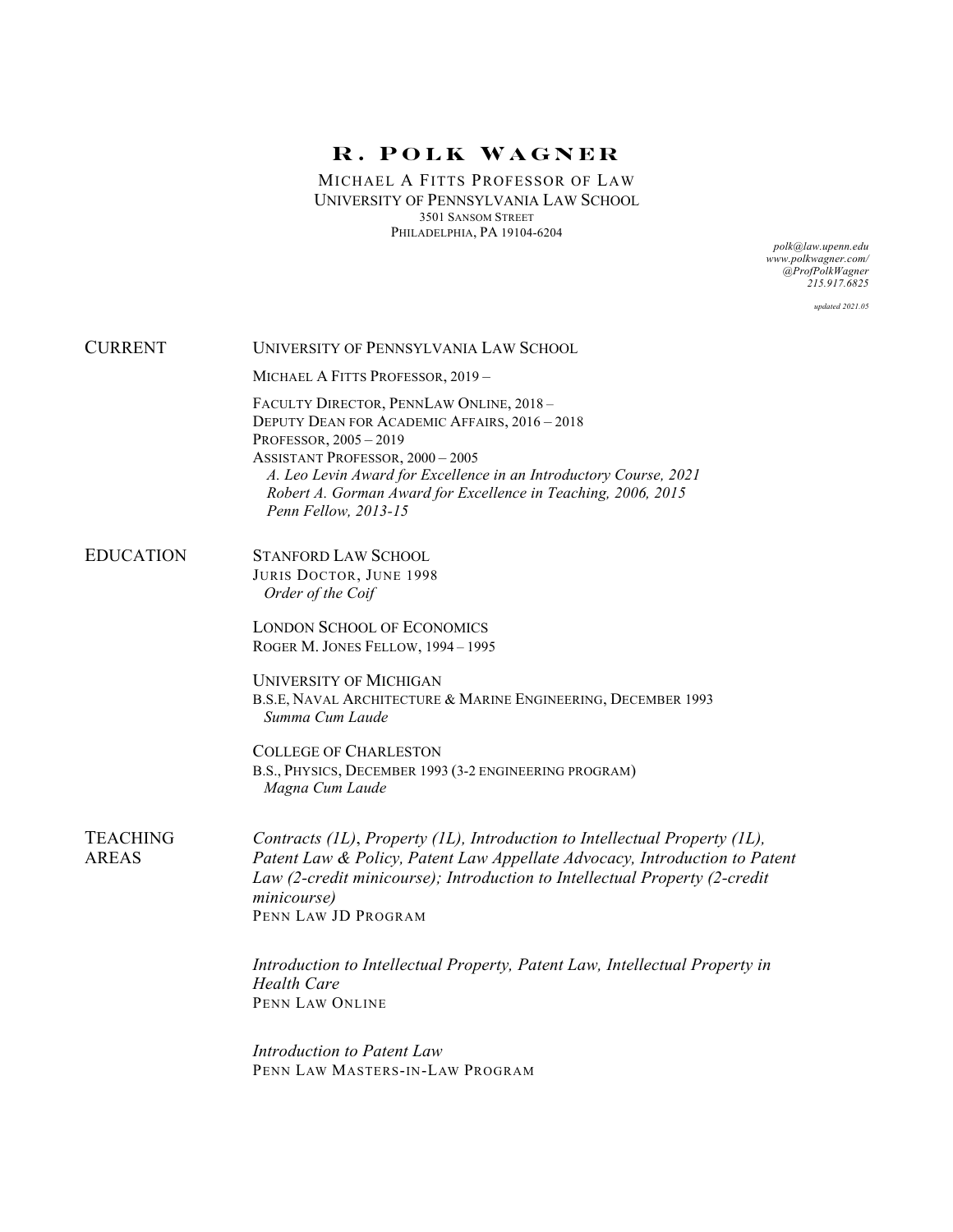PAGE 2 OF 14.

PUBLICATIONS *Teva and the Process of Claim Construction* 67 FLORIDA L. REV 379 (2018) *(with L. Petherbridge)*

> *Unenforceability* 71 WASH. & LEE L. REV. 1751 (2013) (with L. Petherbridge and J. Rantanen)

*Did Phillips Change Anything? Empirical Analysis of the Federal Circuit's Claim Construction Doctrine In* INTELLECTUAL PROPERTY AND THE COMMON LAW (S. BALGANESH, ED.) (2013) (with L. Petherbridge)

*Poisoning the Next Apple: How the America Invents Act Harms Inventors* 65 STAN. L. REV. 417 (2013) (with D. Abrams)

*Life After Bilski* 63 STAN L. REV. 1315 (2011) (with M. Lemley, M. Risch, T. Sichelman)

*The Two Federal Circuits* 43 LOYOLA L. REV. 785 (2010)

*Understanding Patent Quality Mechanisms* 157 U. PENN L. REV. 1410 (2009) *related publication: Patent Quality Issues in the U.S. and Japan* 78 CHIZAIKEN FORUM 1 (WINTER 2009) *(in Japanese)*

PATENT LAW: CONCEPTS & INSIGHTS FOUNDATION PRESS 2008 (with C. Nard).

*The Federal Circuit and Patentability: An Empirical Assessment of the Law of Obviousness* 85 TEX. L. REV 2051 (2007) (with L. Petherbridge)

*Patenting adverse event information: A commentary from the patent law* PHARMACOEPIDEMIOLOGY & DRUG SAFETY; 15: 396-97 (2006).

*The Perfect Storm: Intellectual Property and Public Values*  72 FORD. L. REV. 423 (2005).

*Reconsidering the DMCA* 42 HOU. L. REV. 1107 (2005).

*Patent Portfolios* 154 U. PENN. L. REV. 1 (2005) (with G. Parchomovsky)

*On Software Regulation* 78 S. CAL. L. REV. 457 (2005).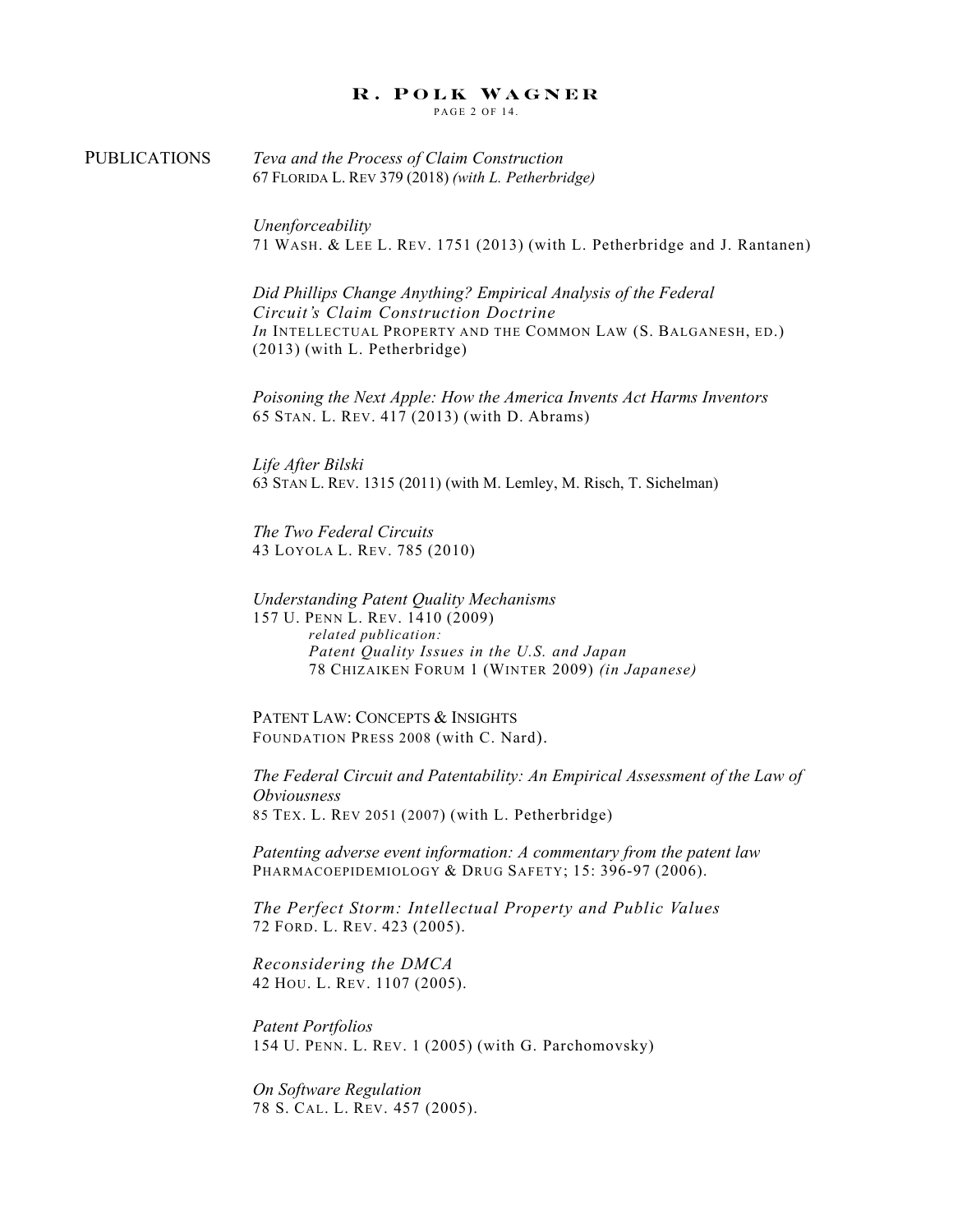PAGE 3 OF 14

*Exactly Backwards: A Comment on Technological Exceptionalism in the Patent Law* 54 CASE W. RES. L. REV. 749 (2004).

*Is the Federal Circuit Succeeding? An Empirical Assessment of Judicial Performance* 152 U. PENN. L. REV 1105 (2004) (with L. Petherbridge).

*Of Patents and Path Dependency: A Comment on Burk & Lemley* 18 BERKELEY TECH. L. J. 1341 (2004).

*(Mostly) Against Exceptionalism* IN F. SCOTT KIEFF, ADVANCES IN GENETICS 50:367 (2003).

*Information Wants to Be Free: Intellectual Property and the Mythologies of Control* 103 COLUM. L. REV. 995 (2003).

*Reconsidering Estoppel: Patent Administration & the Failure of Festo* 151 U. PENN. L. REV. 159 (2002).

*Realspace Sovereigns in Cyberspace: Problems with the ACPA* 17 BERKELEY TECH. L. J. 989 (2002) (with C. Struve)

*The Myth of Private Ordering: Rediscovering Legal Realism in Cyberspace*  73 CHI-KENT L. REV. 1295 (1999) (with Margaret Jane Radin).

*Filters and the First Amendment* 83 MINN. L. REV. 755 (1999).

*The Medium is the Mistake: The Law of Software for the First Amendment*  51 STAN. L. REV. 387 (1999) (student note).

BRIEFS *Brief Amicus Curiae 20 Law and Business Professors in Support of Neither Party, in Bilski v. Doll, No. 08-964 (USSC July 23, 2009)*

> *Brief of Amicus Curiae of 22 Law and Business Professors in Support of Appellants, in In re Bernard L. Bilski and Rand A. Warsaw, No. 2007-1130 (Fed. Cir. April 7, 2008).*

> *Brief of Business and Law Professors as Amici Curiae in Support of Respondents, in KSR Int'l v. TeleFlex, Inc., No. 04-1350 (USSC October 16, 2006).*

*Amicus Brief of Various Law & Economics Professors as Amicus Curiae in favor of Respondent, in eBay v. MercExchange, No. 05-130 (USSC May 15, 2006).*

*Amicus Brief of Patent Law Professors, in Phillips v. AWH Corp., No. 03-1269 (Fed. Cir. 2004) (en banc).*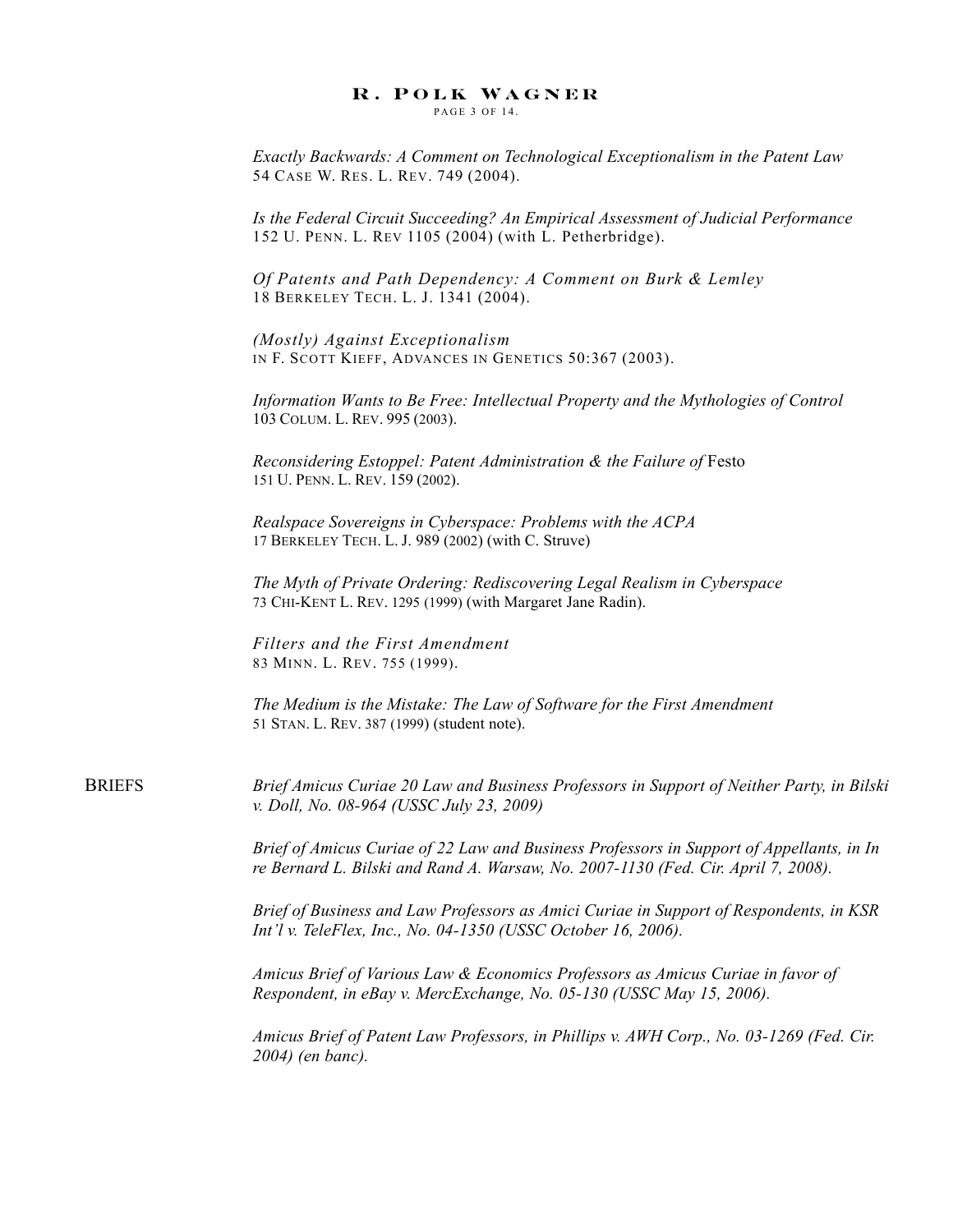PAGE 4 OF 14.

| SHORT<br><b>WORKS</b>              | The Supreme Court and the Future of Patent Reform<br>55 FEDERAL LAWYER 35 (Feb. 2008)                                                                                                   |
|------------------------------------|-----------------------------------------------------------------------------------------------------------------------------------------------------------------------------------------|
|                                    | "A Teaching, Suggestion, or Motivation to Combine": Bringing Structure and<br>Clarity to the Obviousness Analysis<br>155 U. PENN. L. REV. PENNUMBRA 96 (2006)                           |
|                                    | Comments on "Stealth Marketing and Editorial Integrity"<br>85 TEXAS L. REV. SEE ALSO 17 (2006)                                                                                          |
| <b>WORKS IN</b><br><b>PROGRESS</b> | The Return of the Patent Office and the Power Politics of Patents                                                                                                                       |
|                                    | In re Cuozzo & Claim Construction Methodology (with D. Bernstein)                                                                                                                       |
|                                    | THE CLAIM CONSTRUCTION PROJECT (www.claimconstruction.com/)<br>Ongoing research project.                                                                                                |
| <b>SELECTED</b>                    | Patent Claim Construction and the Doctrine of Equivalents                                                                                                                               |
| <b>PRESENTATIONS</b>               | <b>GLOBAL PATENT LAW CONFERENCE (NINTH ANNUAL) {VIRTUAL}</b><br>WASEDA UNIVERSITY LAW SCHOOL (TOKYO, JAPAN) (OCTOBER 2020)                                                              |
|                                    | The Future of Patent Claim Construction in the United States<br><b>GLOBAL PATENT LAW CONFERENCE (EIGHTH ANNUAL)</b><br>WASEDA UNIVERSITY LAW SCHOOL (TOKYO, JAPAN) (OCTOBER 2019)       |
|                                    | The Return of the Patent Office and the Power Politics of Patents<br>2019 OLDHAM LECTURE IN PATENT LAW<br>UNIVERSITY OF AKRON SCHOOL OF LAW (NOVEMBER 2018)                             |
|                                    | A Bug or a Feature: Patenting Computer-Based Inventions in the US<br><b>GLOBAL PATENT LAW CONFERENCE (SEVENTH ANNUAL)</b><br>WASEDA UNIVERSITY LAW SCHOOL (TOKYO, JAPAN) (OCTOBER 2018) |
|                                    | Indirect Infringement in the US<br><b>GLOBAL PATENT LAW CONFERENCE (SIXTH ANNUAL)</b><br>WASEDA UNIVERSITY LAW SCHOOL (TOKYO, JAPAN) (OCTOBER 2017)                                     |
|                                    | Teva and the Process of Claim Construction<br>CARDOZO IP WORKSHOP<br>CARDOZO LAW SCHOOL (JANUARY 2017)                                                                                  |
|                                    |                                                                                                                                                                                         |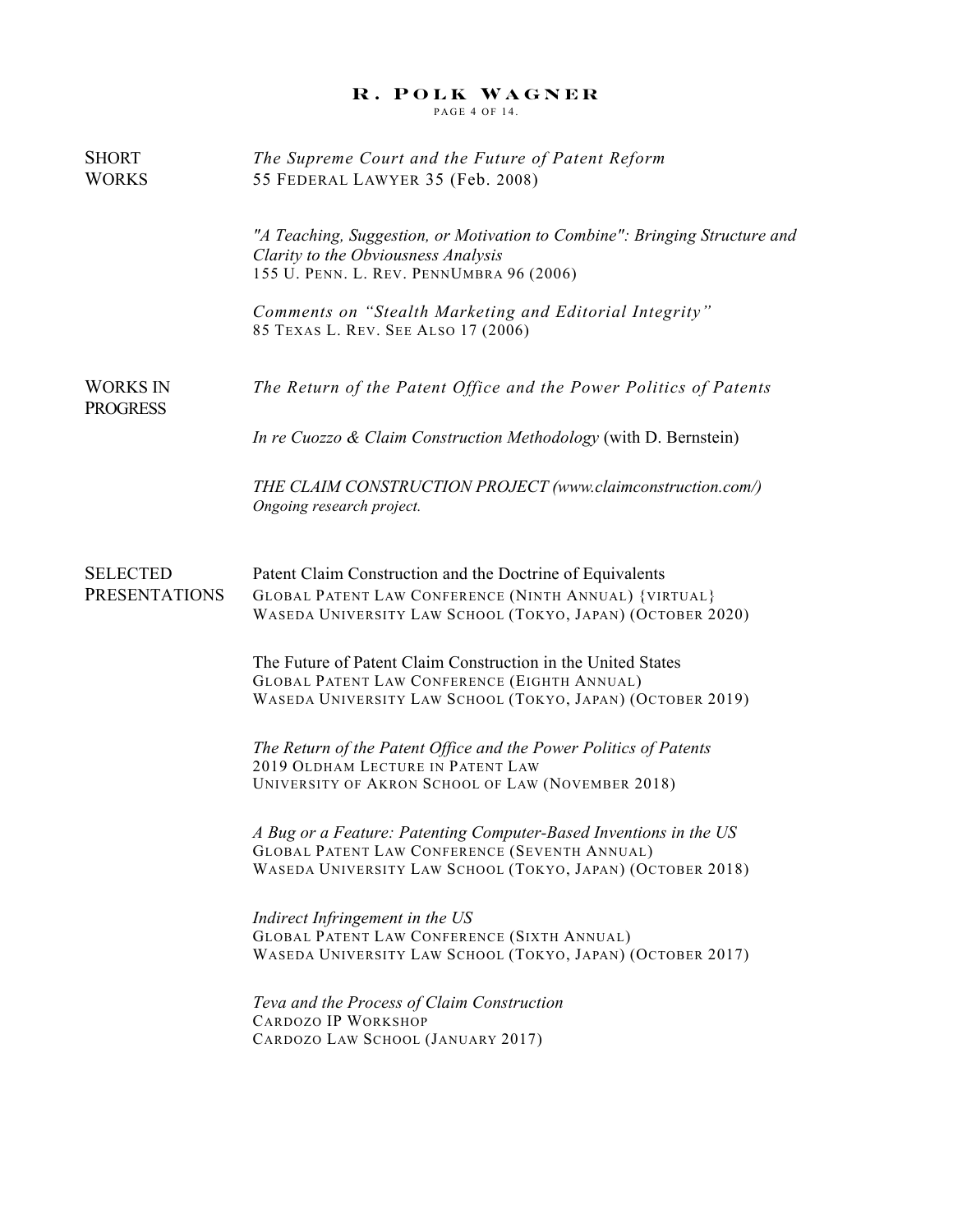PAGE 5 OF 14.

*Patent Exhaustion in the US: Mallinkrodt to Lexmark* GLOBAL PATENT LAW CONFERENCE (FIFTH ANNUAL) WASEDA UNIVERSITY LAW SCHOOL (TOKYO, JAPAN) (DECEMBER 2016)

*Teva and the Process of Claim Construction* FACULTY WORKSHOP NOTRE DAME LAW SCHOOL (APRIL 2016)

*The Private Design of the Patent law* IP AND PRIVATE LAW WORKSHOP HARVARD LAW SCHOOL (MARCH 2016)

*Factual Claim Construction: The Promise of* Teva PATENT LAW EXPERTS CONFERENCE UNIV. AKRON SCHOOL OF LAW, NAPLES FL (FEBRUARY 2016)

*The (Hidden) Effects of Patent Appeals* 17TH EPIN CONFERENCE: INTELLECTUAL PROPERTY & THE JUDICIARY CEIPI, STRASBOURG, FRANCE (JANUARY 2016)

*Poisoning the Next Apple: How the America Invents Act Harms Inventors* UNDERSTANDING ENTREPRENEURSHIP: ON IP, CULTURE, AND INNOVATION ENVIRONMENTS BAR-ILAN UNIVERSITY, TEL AVIV (MAY 2013)

*Did Phillips Change Anything? Empirical Analysis of the Federal Circuit's Claim Construction Doctrine* SILICON VALLEY ADVANCED PATENT LAW INSTITUTE PALO ALTO, CA (DECEMBER 2012)

*Intracircuit Splits at the Federal Circuit* ROLE OF THE COURTS IN PATENT LAW AND POLICY GEORGETOWN UNIVERSITY WASHINGTON, DC (NOVEMBER 2012)

*Section 3(D) of the Indian Patent Act and the Novartis Case* PATENT AND COPYRIGHT LAW IN INDIA: EMERGING ISSUES NATIONAL LAW SCHOOL OF INDIA UNIVERSITY BANGALORE, INDIA (JULY 2012)

*An Economic Research Agenda for the USPTO* USPTO CONFERENCE ON ECONOMIC RESEARCH UNITED STATES PATENT AND TRADEMARK OFFICE ALEXANDRIA, VIRGINIA (DECEMBER 2010)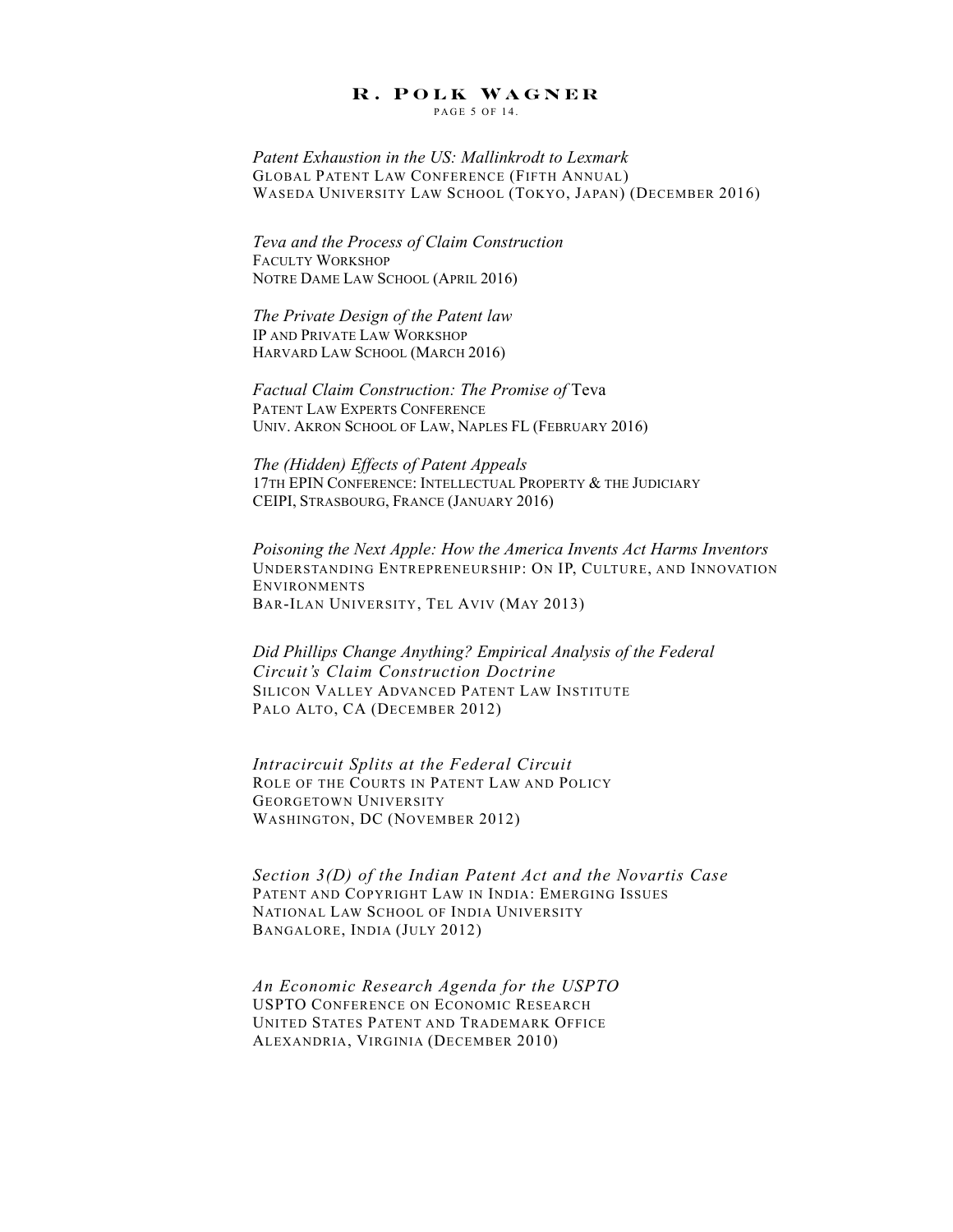PAGE 6 OF 14.

*Keynote: A Patent Commercialization Requirement* 2010SHIH HSIN INTERNATIONAL SYMPOSIUM ON INTELLECTUAL PROPERTY LAW-GOVERNANCE OF NEW TECHNOLOGY:PATENT,COMMERCIALIZATION,AND COMPETITION SHIH HSIN UNIVERSITY, TAIPEI, TAIWAN (NOVEMBER 2010)

*Life After Bilski* TAIWAN PATENT OFFICE (TIPO) TAIPEI, TAIWAN (NOVEMBER 2010)

*Life After Bilski* TAIWAN NATIONAL INTELLECTUAL PROPERTY COURT TAIPEI, TAIWAN (NOVEMBER 2010)

*Did Phillips Change Anything? Empirical Analysis of the Federal Circuit's Claim Construction Doctrine* TAIWAN NATIONAL INTELLECTUAL PROPERTY COURT TAIPEI, TAIWAN (NOVEMBER 2010)

*Patent Claim Scope and the Notice Function of Claims* PATENT SCOPE REVISITED: MERGES & NELSON'S ON THE COMPLEX ECONOMICS OF PATENT SCOPE 20 YEARS LATER INDIANA UNIVERSITY, MAURER SCHOOL OF LAW BLOOMINGTON, INDIANA (SEPTEMBER 2010)

*Did Phillips Change Anything? Empirical Analysis of the Federal Circuit's Claim Construction Doctrine* OREGON PATENT LAW ASSOCIATION, PORTLAND, OR (APRIL 2010)

*The Two Federal Circuits* LOYOLA LAW SCHOOL, LOS ANGELES, CA (OCTOBER 2009)

*A Patent Commercialization Requirement* 2009 IP SCHOLARS CONFERENCE CARDOZO LAW SCHOOL, NEW YORK, NEW YORK (AUGUST 2009)

*Patent Portfolios & Patent Quality* FTC HEARINGS ON NEW IP MARKETPLACE FEDERAL TRADE COMMISSION, WASHINGTON, DC (APRIL 2009)

*Did Phillips Change Anything? Empirical Analysis of the Federal Circuit's Claim Construction Doctrine* YALE LAW SCHOOL NEW HAVEN, CT (APRIL 2009)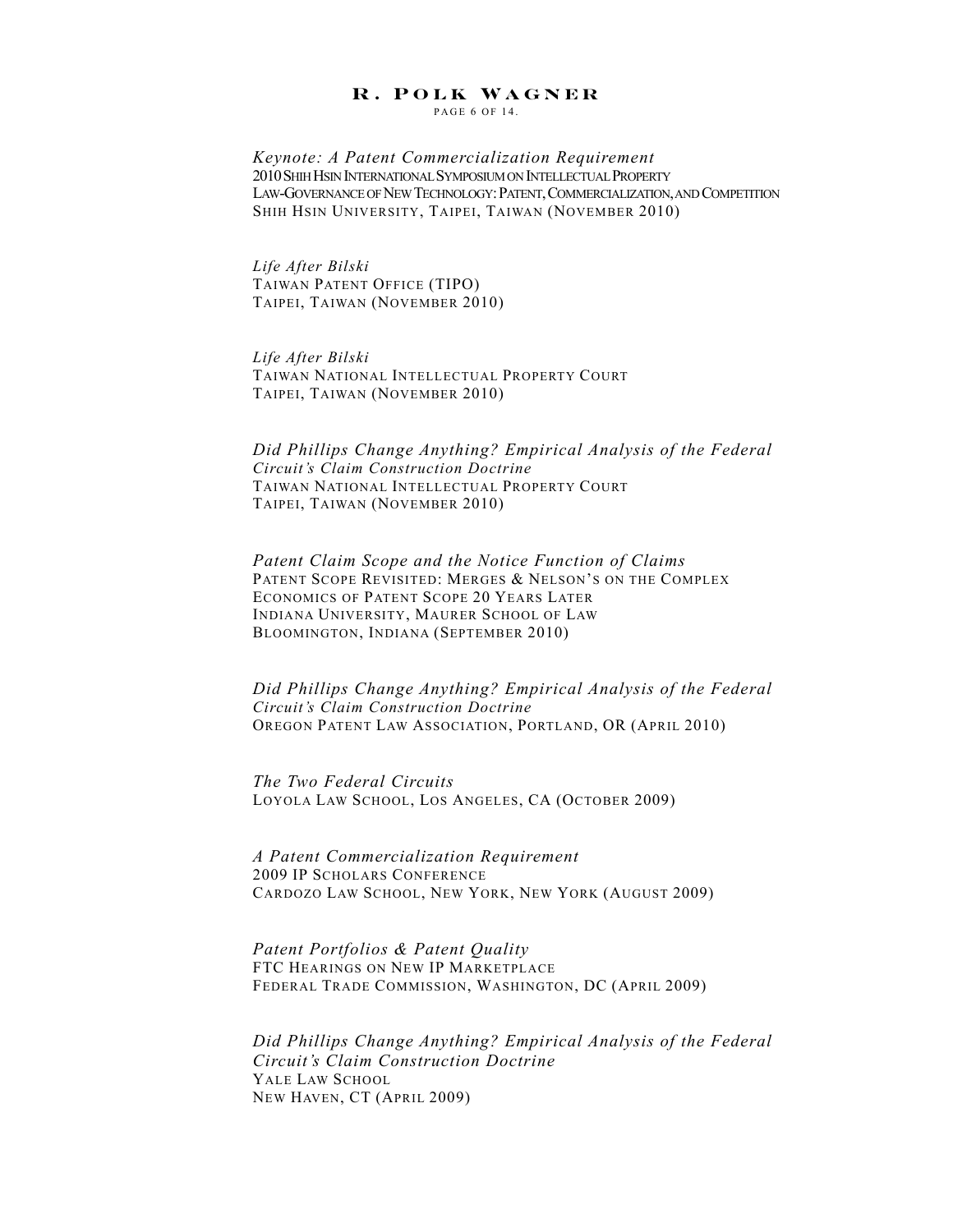PAGE 7 OF 14.

*Understanding Patent Quality Mechanisms* JOHN MARSHALL LAW SCHOOL CHICAGO, IL (MARCH 2009)

*Patent Portfolios & Patent Valuation* UNIVERSITY OF CALIFORNIA, BERKELEY SCHOOL OF LAW, BERKELEY, CA (FEBRUARY 2009)

*Understanding Patent Quality Mechanisms* UNIVERSITY OF PENNSYLVANIA LAW SCHOOL PHILADELPHIA, PA (JANUARY 2009)

*Understanding Patent Quality Mechanisms* INSTITUTE FOR INTELLECTUAL PROPERTY TOKYO, JAPAN (NOVEMBER 2008)

*Recent US Supreme Court IP Cases* TAIWAN NATIONAL UNIVERSITY (LAW SCHOOL) TAIPEI, TAIWAN (OCTOBER 2008)

*Did Phillips Change Anything? Empirical Analysis of the Federal Circuit's Claim Construction Doctrine* AIPLA SPRING MEETING 2008 HOUSTON, TX (MAY 2008)

*Did Phillips Change Anything? Empirical Analysis of the Federal Circuit's Claim Construction Doctrine* CHICAGO-KENT COLLEGE OF LAW CHICAGO, IL (APRIL 2008)

*KSR, The Supreme Court and The Future Of Patent Reform*  LEWIS & CLARK LAW SCHOOL PORTLAND, OR (OCTOBER 2007)

*Did Phillips Change Anything? Empirical Analysis of the Federal Circuit's Claim Construction* BENJAMIN M. CARDOZO LAW SCHOOL NEW YORK, NY (OCTOBER 2007)

*Did Phillips Change Anything? Empirical Analysis of the Federal Circuit's Claim Construction* THE 2007 INTELLECTUAL PROPERTY SCHOLARS CONFERENCE CHICAGO, IL (AUGUST 2007)

*Intellectual Property in Technology Transfer* SALZBURG SEMINAR (SESSION 441) SALZBURG, AUSTRIA (APRIL 2007)

*Getting Past Patent Trolls: Patent Enforcement in the 21st Century* WASEDA UNIVERSITY, TOKYO, JAPAN (MARCH 2007)

*The U.S. Law of Patentability: Theory, Law & Evidence* WASEDA UNIVERSITY, TOKYO, JAPAN (MARCH 2007)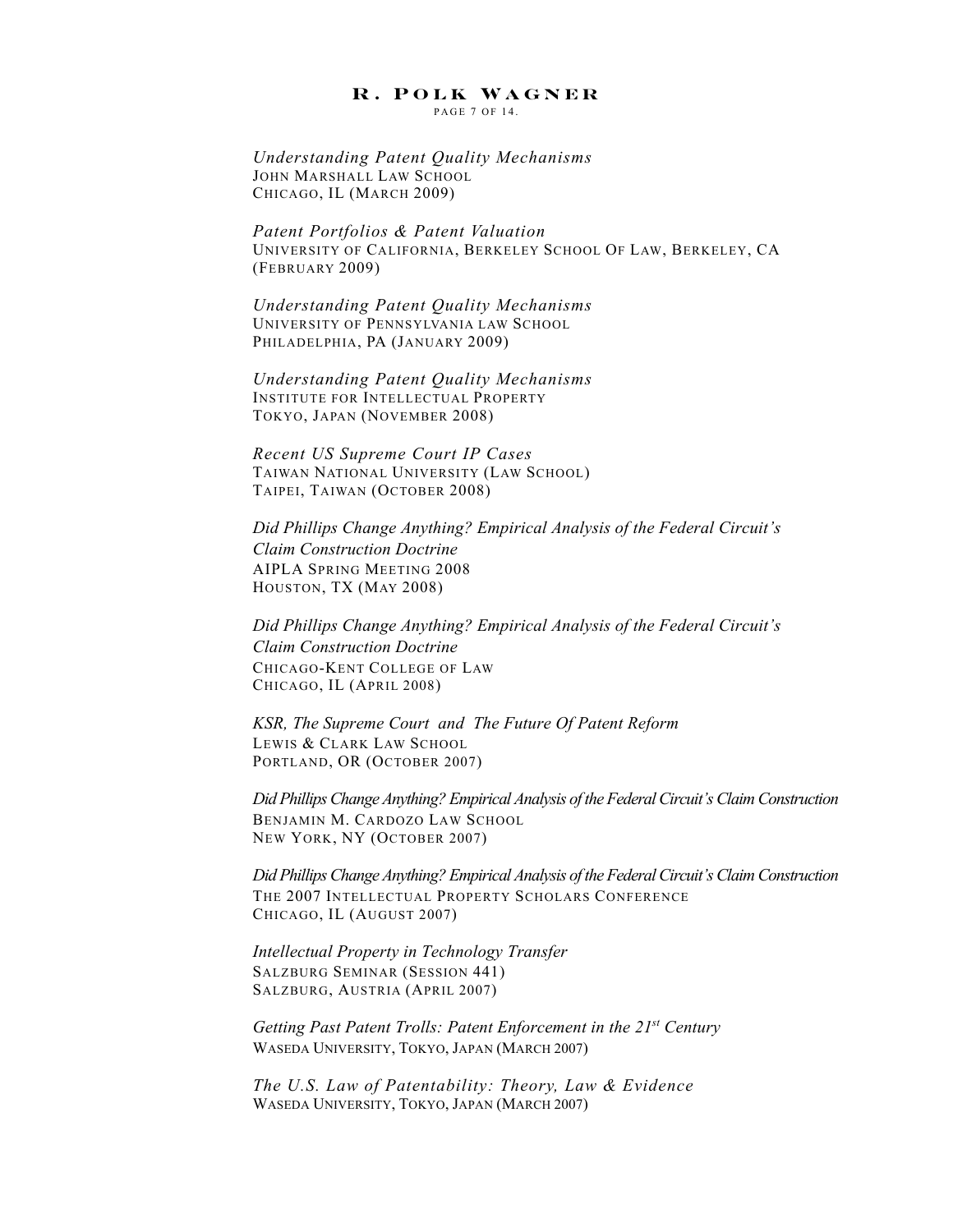PAGE 8 OF 14

*Did Phillips Change Anything? Empirical Analysis of the Federal Circuit's Claim Construction* TOKYO MEDICAL & DENTAL UNIVERSITY, TOKYO, JAPAN (MARCH 2007)

*Getting Past Patent Trolls: Patent Enforcement in the 21st Century* THE OHIO STATE UNIVERSITY, COLUMBUS, OH (FEBRUARY 2007)

*The Federal Circuit and Patentability: An Empirical Assessment of the Law of Obviousness* RUTGERS-CAMDEN LAW SCHOOL, CAMDEN, NJ (FEBRUARY 2007)

*The Federal Circuit and Patentability: An Empirical Assessment of the Law of Obviousness* UNIVERSITY OF TEXAS LAW SCHOOL, AUSTIN, TX (NOVEMBER 2006)

*The Federal Circuit and Patentability: An Empirical Assessment of the Law of Obviousness* PHILADELPHIA-AREA COLLOQUIUM, PHILADELPHIA, PA (OCTOBER 2006)

*Did Phillips Change Anything? Empirical Analysis of the Federal Circuit's Claim Construction* SANTA CLARA LAW SCHOOL, SANTA CLARA, CA (OCTOBER 2006).

*Unfree Culture? (A Debate with Larry Lessig for the Penn Reading Project)* UNIVERSITY OF PENNSYLVANIA, PHILADELPHIA, PA (SEPTEMBER 2006) .

*The Patent Quality Index Project* ROHM & HAAS, INC., PHILADELPHIA, PA (JUNE 2006).

*Innovation and Access in Open-Source Pharmaceuticals* TEMPLE LAW SCHOOL, PHILADELPHIA, PA (FEBRUARY 2006).

*The Patent Quality Index Project* US PATENT AND TRADEMARK OFFICE, ALEXANDRIA, VA (DECEMBER 2005).

*Claim Construction at the Federal Circuit: An Update* BAR ASSOCIATION OF PHILADELPHIA, PHILADELPHIA, PA (DECEMBER 2005)

*The Federal Circuit's Innovation Policy* COMMERCIALIZING INNOVATION CONFERENCE, WASHINGTON UNIVERSITY, ST. LOUIS, MO (NOV. 2005)

*Predicting the Federal Circuit: The Example of Claim Construction* HOUSTON INTELLECTUAL PROPERTY LAW ASSOCIATION (HIPLA) ANNUAL CONFERENCE, HOUSTON, TX (OCT. 2005)

*Is the Federal Circuit Succeeding?* 2005 INTELLECTUAL PROPERTY OWNERS' (IPO) ANNUAL MEETING, SEATTLE, WA (SEPT. 2005)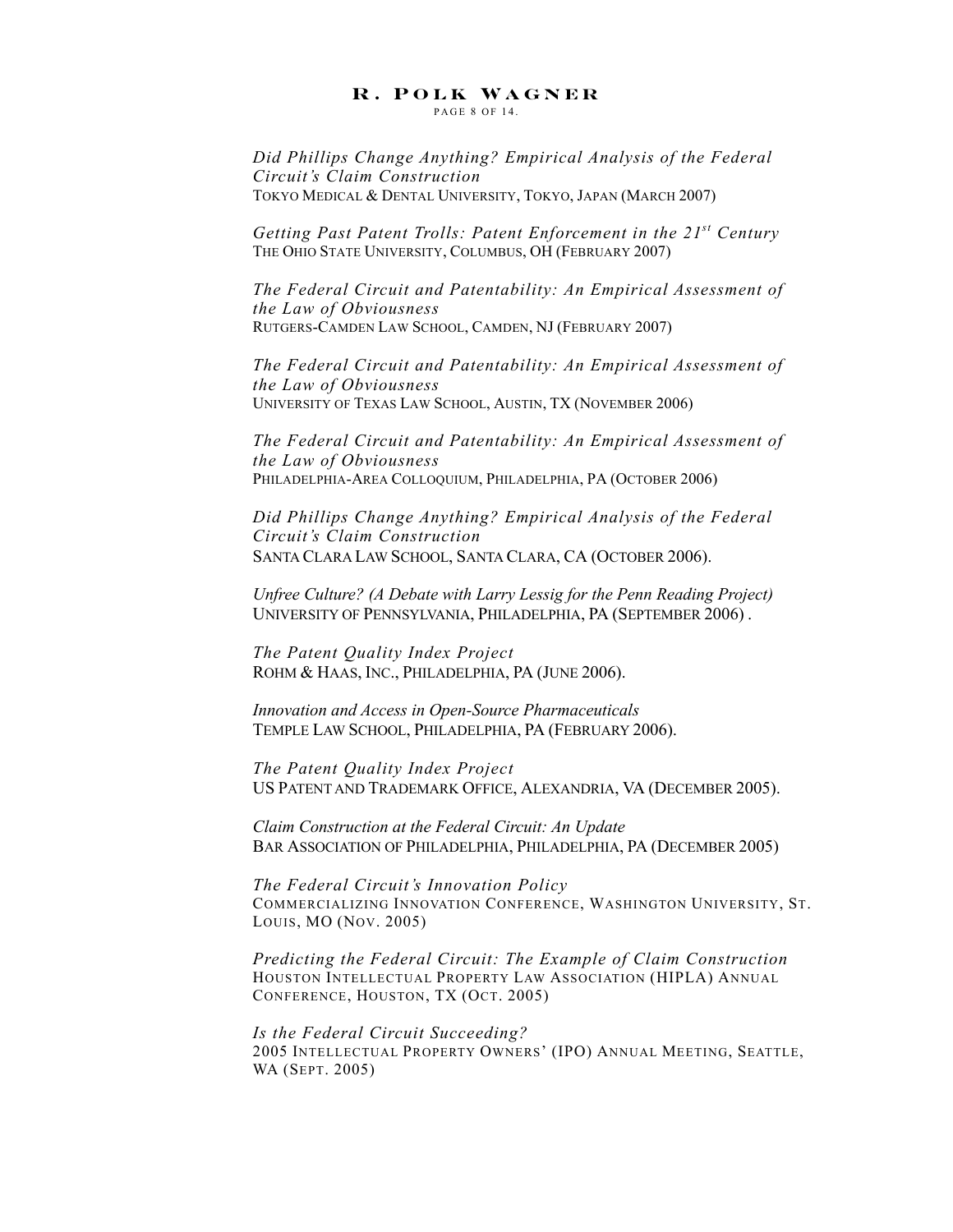PAGE 9 OF 14.

*Is the Federal Circuit Succeeding?* BIO 2005, PHILADELPHIA, PA (JUNE 2005)

*Reconsidering the DMCA* 2005 IPIL/HOUSTON SANTA FE CONFERENCE, SANTA FE, NM (JUNE 2005)

*The Perfect Storm: Intellectual Property and Public Values* FORDHAM LAW SCHOOL INFORMATION SOCIETY CONFERENCE NEW YORK, NY (APRIL 2005)

*Is the Federal Circuit Succeeding? An Empirical Assessment of Judicial Performance* ASSOCIATION OF CORPORATE PATENT COUNSEL WINTER MEETING MIAMI, FLORIDA (FEBRUARY 2005)

*Decision-Making at the Federal Circuit: An Empirical Analysis and Update* AMERICAN INTELLECTUAL PROPERTY LAW ASSOCIATION ANNUAL MEETING WASHINGTON, DC (OCTOBER 2004)

*Patent Portfolios* UNIVERSITY OF CALIFORNIA, BERKELEY (BOALT HALL) BERKELEY, CA (OCTOBER 2004)

*Patent Portfolios* 2004 INTELLECTUAL PROPERTY SCHOLARS CONFERENCE LOYOLA UNIVERSITY LAW SCHOOL CHICAGO, IL (AUGUST 2004)

*Patent Portfolios* UNIVERSITY OF PENNSYLVANIA LAW SCHOOL PHILADELPHIA, PA (JULY 2004)

*A Perfect Storm: Fair Use in the Modern Scholarly Domain* ANNENBERG SCHOOL FOR COMMUNICATIONS (U. OF PENNSYLVANIA) PHILADELPHIA, PA (JUNE 2004).

*Is the Federal Circuit Succeeding? An Empirical Assessment of Judicial Performance* UNIVERSITY OF VIRGINIA LAW SCHOOL CHARLOTTESVILLE, VA (APRIL 2004)

*Information Wants to Be Free: Intellectual Property and the Mythologies of Control* NEW YORK UNIVERSITY LAW SCHOOL NEW YORK, NY (JANUARY 2004)

*Is the Federal Circuit Succeeding? An Empirical Assessment of Judicial Performance.* FISH & RICHARDSON SEMINAR SERIES WILMINGTON, DE (DECEMBER 2003) (BROADCAST)

*Exactly Backwards: A Comment on Technological Exceptionalism in the Patent Law* THE PAST, PRESENT & FUTURE OF THE FEDERAL CIRCUIT CASE WESTERN RESERVE UNIVERSITY LAW SCHOOL CLEVELAND, OH (NOVEMBER 2003)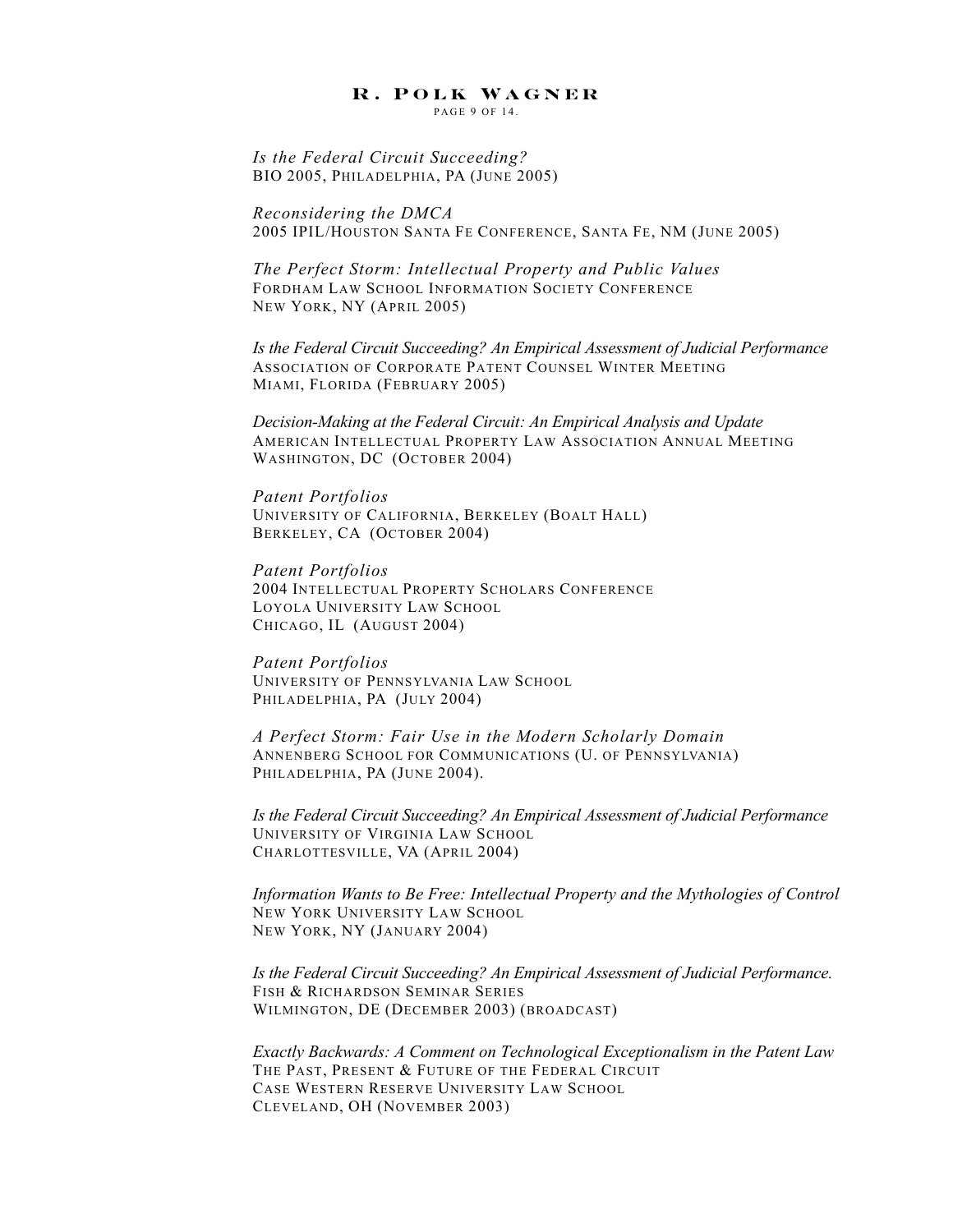PAGE 10 OF 14

*The Case Against Software* THE PENN-TEMPLE-WHARTON COLLOQUIUM PHILADELPHIA, PA (NOVEMBER 2003)

*Is the Federal Circuit Succeeding? An Empirical Assessment of Judicial Performance* FEDERALIST SOCIETY, INTELLECTUAL PROPERTY SECTION NEW YORK, NY (OCTOBER 2003)

*Plate Tectonics: Copyright vs. the First Amendment* CONSTITUTIONAL LAW CONCLAVE 2003 PHILADELPHIA, PA (OCTOBER 2003)

*Current Issues in Cyberlaw & Intellectual Property* JUDGES' RETREAT, US DISTRICT COURT, EASTERN DISTRICT OF PENNSYLVANIA ST. MICHAEL'S, MD (OCTOBER 2003)

*Is the Federal Circuit Succeeding? An Empirical Look at Claim Construction* AMERICAN LAW & ECONOMICS ASSOCIATION TORONTO, CANADA (SEPTEMBER 2003)

*The Case Against Software* THE INTELLECTUAL PROPERTY SCHOLARS CONFERENCE BERKELEY, CA (AUGUST 2003)

*Biotechnological Patent Law: A Troubling Trend* BIO 2003 CONFERENCE WASHINGTON, DC (JULY 2003)

*Standardizing the (Online) Legal Infrastructure* WHARTON E-BUSINESS CONFERENCE 2003 PHILADELPHIA, PA (APRIL 2003)

*Is the Federal Circuit Succeeding? An Empirical Look at Claim Construction* THE GEORGE WASHINGTON UNIVERSITY INTELLECTUAL PROPERTY SPEAKERS' SERIES, WASHINGTON, D.C. (MARCH 2003)

*Information Wants to Be Free: Intellectual Property and the Mythologies of Control* THE UNIVERSITY OF MICHIGAN LAW SCHOOL INTELLECTUAL PROPERTY WORKSHOP SERIES, ANN ARBOR, MICHIGAN (FEBRUARY 2003)

#### *Cyberproperty*

THE STANFORD LAW SCHOOL INTELLECTUAL PROPERTY WORKSHOP SERIES, STANFORD, CALIFORNIA (JANUARY 2003)

*Information Wants to Be Free: Intellectual Property and the Mythologies of Control* THE 2003 WHARTON LEGAL STUDIES COLLOQUIUM*,* PHILADELPHIA, PENNSYLVANIA (NOVEMBER 2002)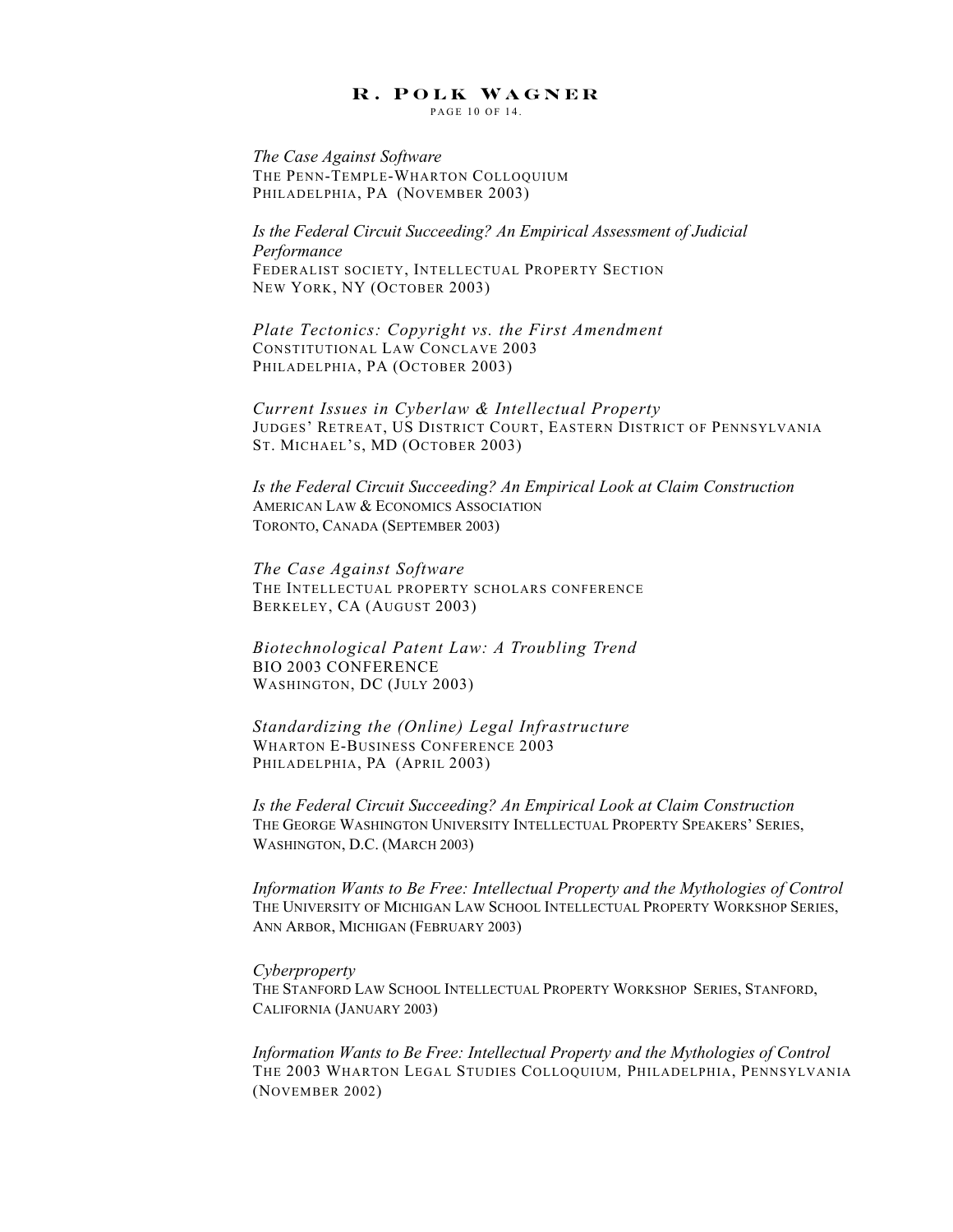PAGE 11 OF 14.

#### *Privacy in the Networked Digital Age*

THE 2002 LAVENDER LAW CONFERENCE, PHILADELPHIA, PENNSYLVANIA (OCTOBER 2002)

*Information Wants to Be Free: Intellectual Property and the Mythologies of Control* THE 30TH RESEARCH CONFERENCE ON COMMUNICATION, INFORMATION AND INTERNET POLICY (TPRC), ALEXANDRIA, VIRGINIA (SEPTEMBER 2002)

#### *(Mostly) Against Exceptionalism*

THE INTELLECTUAL PROPERTY COLLOQUIUM, THE WASHINGTON UNIVERSITY CONFERENCE SERIES ON LAW & THE HUMAN GENOME PROJECT, ST. LOUIS, MISSOURI (APRIL 2002)

*Realspace Sovereigns in Cyberspace: The Case of Domain Names* THE 29<sup>TH</sup> RESEARCH CONFERENCE ON COMMUNICATION, INFORMATION AND INTERNET POLICY (TPRC), ALEXANDRIA, VIRGINIA (SEPTEMBER 2001)

### *The Challenges of Online Music*

NAPSTER & BEYOND: PROTECTING COPYRIGHT IN THE DIGITAL MILLENNIUM, TEMPLE UNIVERSITY (APRIL 2001)

*Filtering the 'Net: A Governmental Role* THE UNIVERSITY OF PENNSYLVANIA LAW SCHOOL-WHARTON SEMINAR SERIES ON ECOMMERCE REGULATION, PHILADELPHIA, PENNSYLVANIA (OCTOBER 2000)

COURSES INTRODUCTION TO INTELLECTUAL PROPERTY LAW & POLICY (1L ELECTIVE) Spring 2021, Spring 2018, Spring 2015, Spring 2014, Spring 2007-2003

#### PATENT LAW

Fall 2020, Fall 2018, Fall 2017, Fall 2016, Spring 2015, Fall 2013, Spring 2013, Fall 2011, Fall 2010, Fall 2009, Spring 2008, Spring 2007, Spring 2006, Spring 2005, Spring 2004, Spring 2003, Spring 2002, Spring 2001

#### **CONTRACTS** Fall 2020

#### **PROPERTY** Fall 2011, Fall 2010, Fall 2009, Spring 2009

PATENT LAW APPELLATE ADVOCACY (GILES S. RICH INTELLECTUAL PROPERTY MOOT COURT) AY 2020-21, AY 2018-19, AY 2017-18, AY 2016-17, AY 2015-16, AY 2014-15, AY, 2013-14, AY 2012-13, AY 2011-12, AY 2010-11, AY 2009-10, AY 2007-08, AY 2006-07, AY 2005-06, AY 2004-05, AY 2002-03

JOURNAL OF LAW & INNOVATION SEMINAR AY 2020-21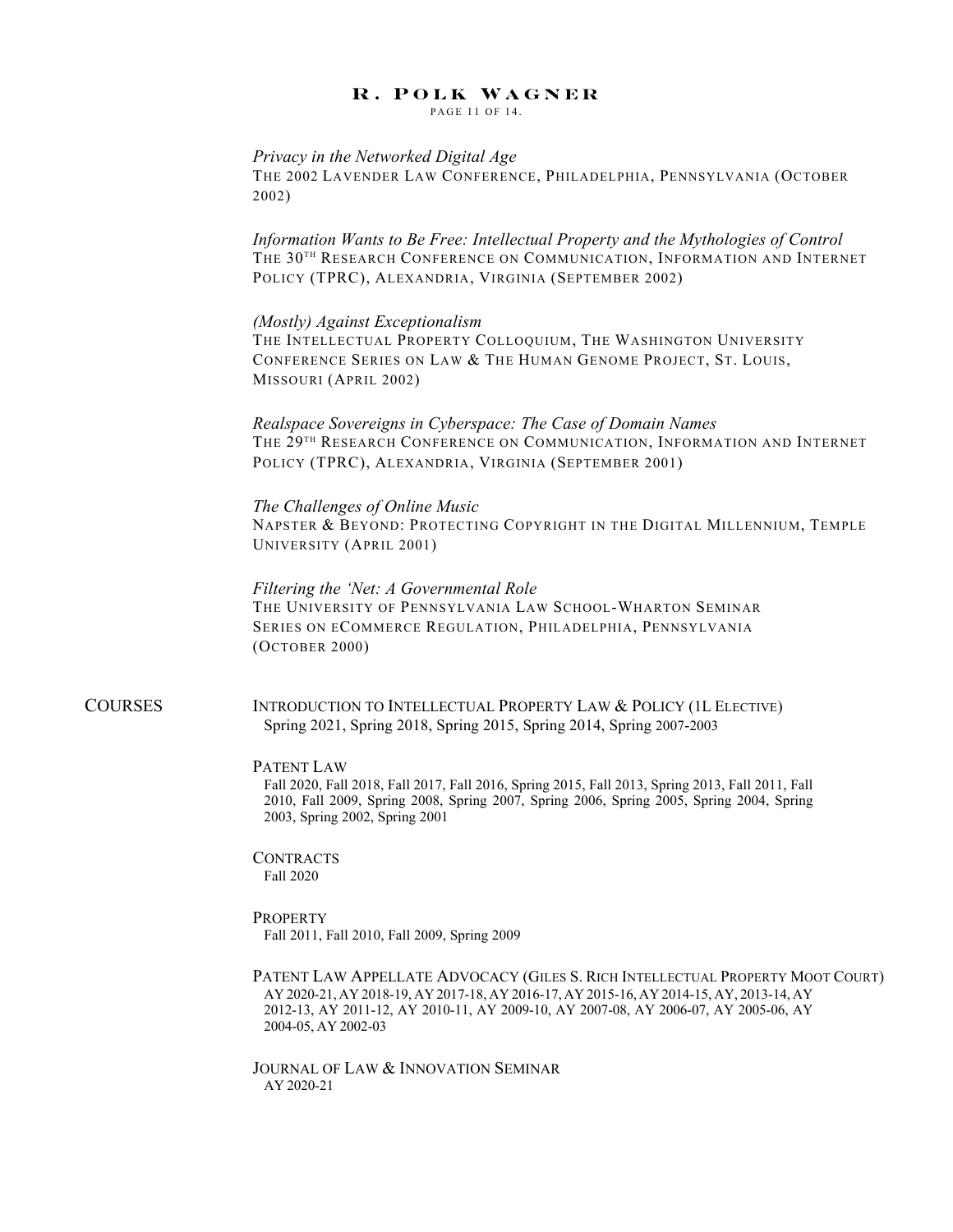PAGE 12 OF 14.

|                                 | <b>ELECTRONIC COMMERCE</b><br>Fall 2001, Fall 2000                                                                                                                                                     |
|---------------------------------|--------------------------------------------------------------------------------------------------------------------------------------------------------------------------------------------------------|
|                                 | <b>ADVANCED PATENT LAW (SEMINAR)</b><br>Fall 2006                                                                                                                                                      |
|                                 | ADVANCED TOPICS IN INTELLECTUAL PROPERTY (SEMINAR)<br>Fall 2005, Fall 2004                                                                                                                             |
|                                 | ADVANCED INTELLECTUAL PROPERTY: THE FUTURE OF IDEAS (SEMINAR)<br>Fall 2002                                                                                                                             |
|                                 | STRATEGIC INTELLECTUAL PROPERTY (SEMINAR)<br>Spring 2002                                                                                                                                               |
| INSTITUTIONAL<br><b>SERVICE</b> | <b>DEPUTY DEAN FOR ACADEMIC AFFAIRS</b><br>2016-18                                                                                                                                                     |
|                                 | FACULTY APPOINTMENTS COMMITTEE<br>Chair (Entry & Lateral): 2009-10, Chair (Entry-Level): 2007-08, Member: 2015-16, 2014-15,<br>2013-14, 2005-06<br><b>ACADEMIC CAREERS COMMITTEE</b><br>Chair: 2014-15 |
|                                 | <b>BUILDING COMMITTEE</b><br>Chair: 2012-13, 2011-12, 2010-11; Member: 2009-2010                                                                                                                       |
|                                 | EDUCATIONAL PROGRAMS COMMITTEE<br>Member: 2020-21, 2009                                                                                                                                                |
|                                 | <b>CURRICULAR REFORM COMMITTEE</b><br>Member: 2009                                                                                                                                                     |
|                                 | <b>ADMISSIONS COMMITTEE</b><br>Chair, 2006-07; Member: 2002-03, 2001-02                                                                                                                                |
|                                 | <b>TECHNOLOGY COMMITTEE</b><br>Member: 2013-14, 2012-13, 2011-12, 2010-11, 2006-07, 2004-05, 2003-04, 2001-02, 2000-01                                                                                 |
|                                 | <b>SEARCH COMMITTEE FOR DEAN OF ADMISSIONS</b><br>2006-07, 2002-03                                                                                                                                     |
|                                 | CONFLICT OF INTEREST STANDING COMMITTEE (CISC) (University-Wide)<br>Vice-Chair: 2008-; Member: 2002-                                                                                                   |
|                                 | CENTER FOR TECHNOLOGY TRANSFER GOVERNING BOARD (University-Wide)<br>Member: 2006-                                                                                                                      |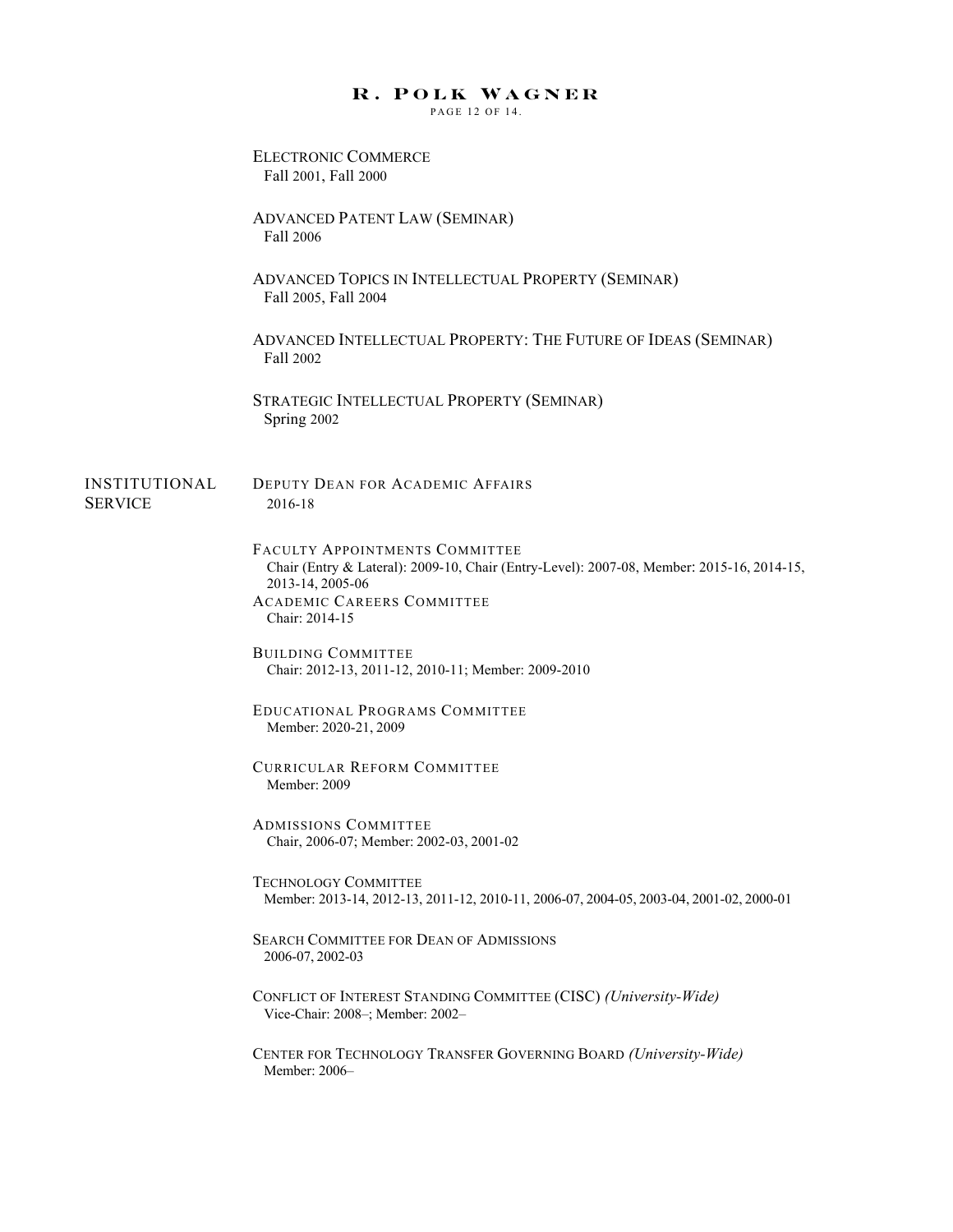PAGE 13 OF 14.

| 2004-05 | PROVOST'S COUNCIL ON RESEARCH (University-Wide)<br>Member: 2015-16, 2014-15, 2013-14, 2010-11, 2009-10, 2008-09; 2007-08, 2006-07, 2005-06, |
|---------|---------------------------------------------------------------------------------------------------------------------------------------------|
|         | LEVY SCHOLARS PROGRAM<br>Advisor: 2003-04                                                                                                   |
|         | UNIVERSITY COMMUNICATIONS COMMITTEE (University-Wide)<br>Member: 2003-04, 2002-03                                                           |
|         | AD HOC SEMINAR SERIES<br>Organizer: Summer 2004, 2003-2004 (with D. Skeel), 2002-03, Summer 2002 (with M. Knoll)                            |
|         | WILSON FELLOWS IN HIGH-TECHNOLOGY<br>Advisor/Organizer: 2002-03 (Weekly seminars & advisory functions)                                      |
|         | PHILADELPHIA AREA 'CYBERLUNCH' DISCUSSION GROUP<br>Organizer: 2002-2013                                                                     |
|         | INSTITUTE FOR STRATEGIC THREAT AND RESPONSE (ISTAR) (Penn institute)<br>Affiliate: 2003-04, 2002-03, 2001-02                                |
|         | <b>INSTITUTE FOR LAW &amp; ECONOMICS WORKSHOP SERIES</b><br>Organizer: 2001-02 (with M. Knoll)                                              |
| 2000-01 | <b>SEARCH COMMITTEE FOR DIRECTOR OF INFORMATION TECHNOLOGY</b>                                                                              |
|         | PENN INTELLECTUAL PROPERTY INTEREST GROUP<br>Advisor: 2007-08, 2004-05, 2003-04, 2002-03, 2001-02                                           |
|         | HONORABLE RAYMOND C. CLEVENGER, III                                                                                                         |
|         | U.S. COURT OF APPEALS FOR THE FEDERAL CIRCUIT<br>LAW CLERK, 1998 - 2000                                                                     |
|         | WEIL, GOTSHAL & MANGES, LLP - SILICON VALLEY OFFICE<br>SUMMER ASSOCIATE, MAY - AUGUST 1997                                                  |
|         | D'ALESSANDRO & RITCHIE, LLP<br>SUMMER ASSOCIATE, MAY - AUGUST 1996                                                                          |
|         | DIVISION OF STUDENT AFFAIRS, UNIVERSITY OF MICHIGAN<br>POLICY DEVELOPMENT, SPRING 1994                                                      |
|         | MARINE HYDRODYNAMICS LAB, UNIVERSITY OF MICHIGAN<br>STUDENT RESEARCHER, SUMMER 1993                                                         |

**OTHER** 

EMPLOYMENT